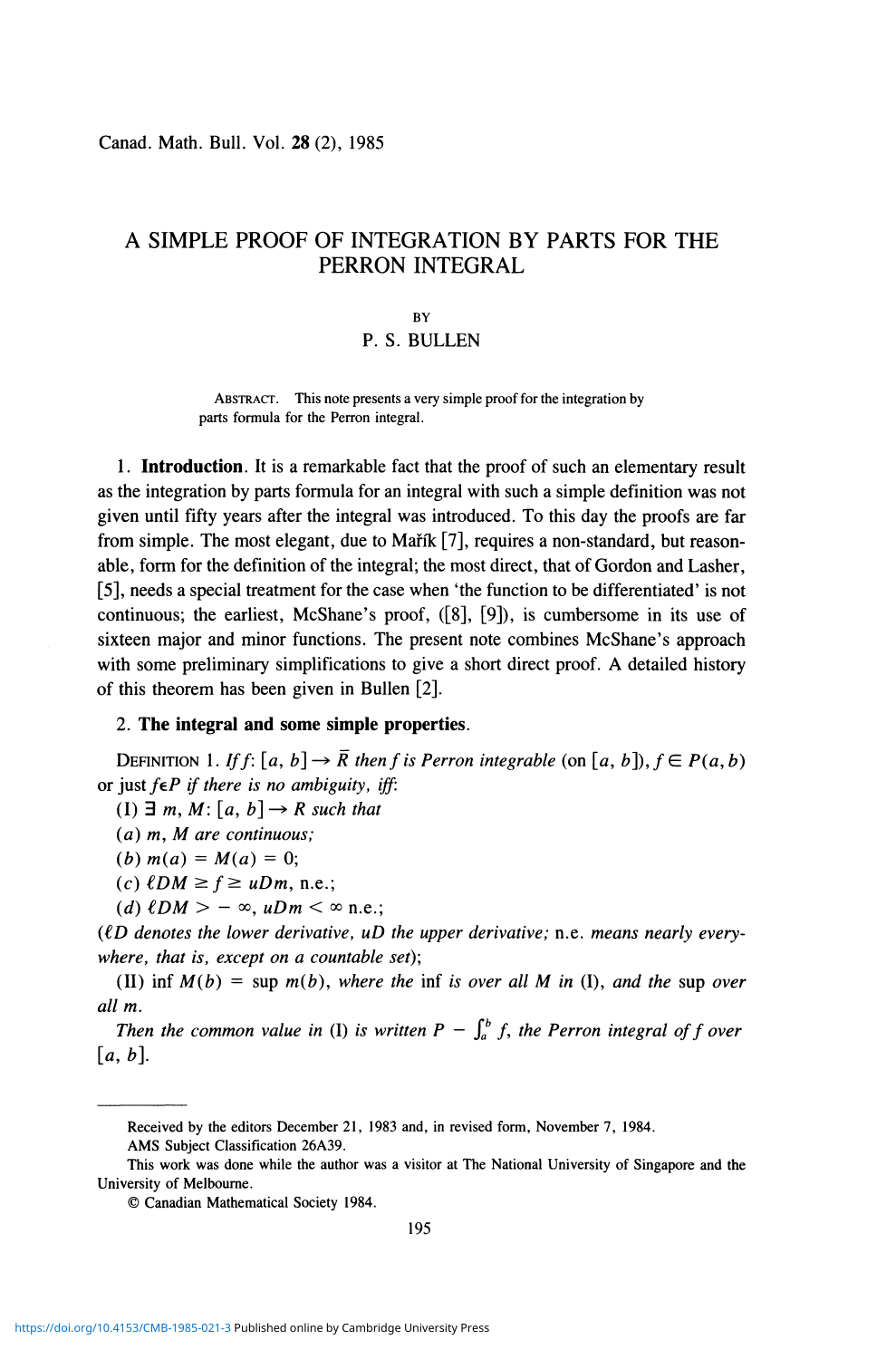### 196 **P. S. BULLEN [June**

LEMMA 2. (a) If M, m are as in (I) then  $M - m$  increasing and non-negative. *(b) If*  $\oint f \in P(a, b)$  *then*  $\oint f \in P(a, x)$ *,*  $a \leq x \leq b$ *, and if*  $F(x) = P - \int_a^x f$ *,*  $a \leq x \leq b$ *, then*  $M - F$  *and*  $F - m$  *are increasing and non-negative;*  $(M, m$  as in (I)). *(c)*  $f \in P(a, b)$  iff  $\forall \epsilon > 0 \exists M$ , *m as in (I)* such that  $0 \leq M(b) - m(b) < \epsilon$ .

The proof of Lemma 2 is almost immediate, but see, for instance Bruckner ([1], p. 174).

The functions  $M$ ,  $m$  of (I) are called respectively major and minor functions of  $f$ . If in Definition 1 we had used unilateral derivatives we could have defined left, and right, major and minor functions of f. If now M a major function of f of any type, and m a minor function of f of any type, Lemma  $2(a)$  still holds; the proof when M and m are of opposite types, one left and the other right, is a little deeper (see McShane [9], p. 313).

The following generalisation of Lemma  $2(c)$  is due to McShane, ([8], [9]); but the fact that it is elementary to prove is due to Ridder [10].

LEMMA 3.  $f \in P(a, b)$  iff  $\forall \epsilon > 0 \exists \mu_1, \mu_2, \mu_3, \mu_4$  being left major, right major, left *minor, right minor functions of f respectively, such that*  $|\mu_i(b) - \mu_i(b)| < \epsilon$ ,  $1 \le i$ ,  $j \leq 4$ ; and then

$$
P - \int_a^b f = \inf \{ t; t = \mu_i(b) \ i = 1 \text{ or } 2 \}.
$$
  
= sup {t; t = \mu\_i(b), i = 3 or 4}.

#### 3. **The main result.**

THEOREM 4. If  $f \in P(a, b)$ ,  $F = P - \int f$ , G of bounded variation then  $f G \in P(a, b)$ *and* 

(1) 
$$
P - \int_{a}^{b} fG = F(b)G(b) - F(a)G(a) - \int_{a}^{b} FdG,
$$

(The right-hand side of (1) is to be interpreted as follows:

$$
G(a) = G(a+); \quad G(b) = G(b-); \quad \int_a^b F dG = \lim_{\alpha \to a^+, \beta \to b^-} \int_a^b F dG
$$

the integrals being Riemann-Stieltjes' integrals.)

We remark that Theorem 4 is trivial if *G* is constant; further if Theorem 4 holds for  $G_1$  and  $G_2$  then it holds for all  $\lambda G_1 + \mu G_2$ ,  $\lambda$ ,  $\mu \in \mathbb{R}$ . Since, if G is of bounded variation,  $G = G_1 - G_2$  where  $G_1$  and  $G_2$  are bounded increasing functions, to prove Theorem 4 it is sufficient to prove,

LEMMA 5. If  $f \in P(a, b)$ ,  $F = P - \int f$ , G a bounded increasing function,  $G(a) = 0$ , *then*  $f \cdot F(a, b)$  *and* 

(2) 
$$
P - \int_{a}^{b} fG = F(b)G(b) - \int_{a}^{b} FdG.
$$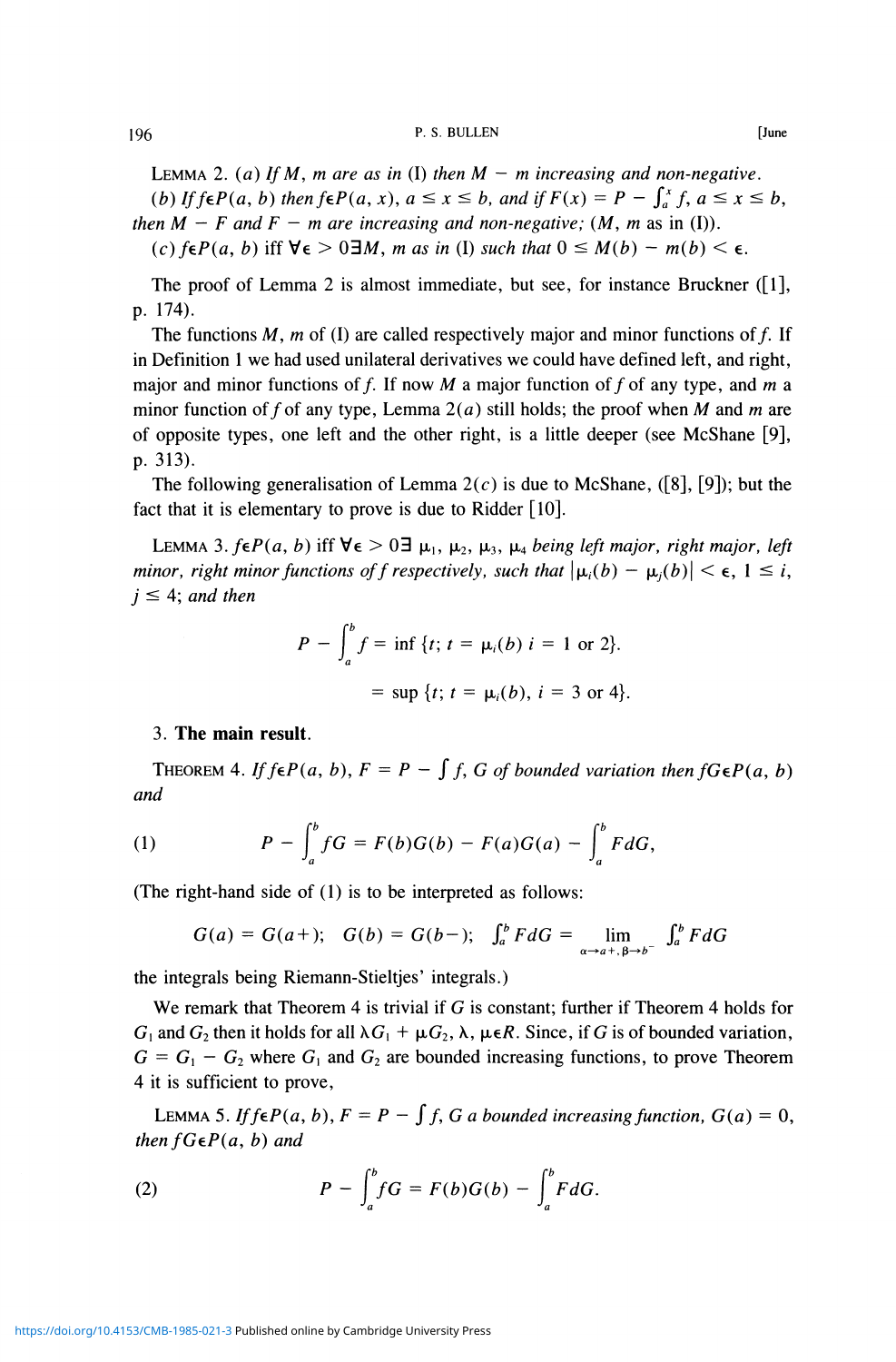**1985] PERRON INTEGRAL 197** 

**PROOF.** Let M be a major function of f, (as in (I)), and define

$$
R(x) = M(x)G(x) - \int_a^x M dG, \quad a \leq x \leq b.
$$

If then x and  $x + h$  are in [a, b], there is, by the mean value theorem for the Riemann-Stieljes integral, a y between x and  $x + h$  such that

(3) 
$$
R(x+h) - R(x) = \{M(x+h) - M(y)\}\{G(x+h) - G(x)\} + G(x)\{M(x+h) - M(x)\}
$$

hence, since M is continuous, so is *R.* 

From (3) we get on rewriting that

(4) 
$$
\frac{R(x+h) - R(x)}{h} = G(x+h) \frac{M(x+h) - M(x)}{h} - \frac{G(x+h) - G(x)}{h} \{M(y) - M(x)\}.
$$

Since  $G \ge 0$ , if x is a point at which  $G'(x)$  is finite, and so a.e.,

$$
\ell DR(x) = G(x)\ell DM(x);
$$

hence by  $(c)$  of Definition 1

$$
\ell DR \geq fG \text{ a.e.}
$$

Finally, (4) can be rewritten as

$$
\frac{R(x+h) - R(x)}{h} = G(x+h) \left\{ \frac{M(x+h) - (x)}{h} \right\}
$$

$$
- \left\{ G(x+h) - G(x) \right\} \left\{ \frac{M(y) - M(x)}{y-x} \right\} \left( \frac{y-x}{h} \right);
$$

if then  $h < 0$ , and x is a point at which  $\ell DM(x) > -\infty$ , and so n.e.,

$$
\ell D_{-}R(x) > -\infty;
$$

(here  $\ell D$  denotes the left lower derivative); hence

$$
\ell D_{-}R > -\infty, \text{ n.e.}
$$

Since obviously  $R(a) = 0$ , we have that R in a left major function of fG.

In a similar way, if  $m$  is a minor function of  $f$ , then

$$
r(x) = m(x)G(x) - \int_a^x mdG, \quad a \leq x \leq b,
$$

is a left minor function of *fG.* 

A consideration of the above discussion shows that if *G* had been a non-positive increasing function, rather than a non-negative one, then *R* would have been a right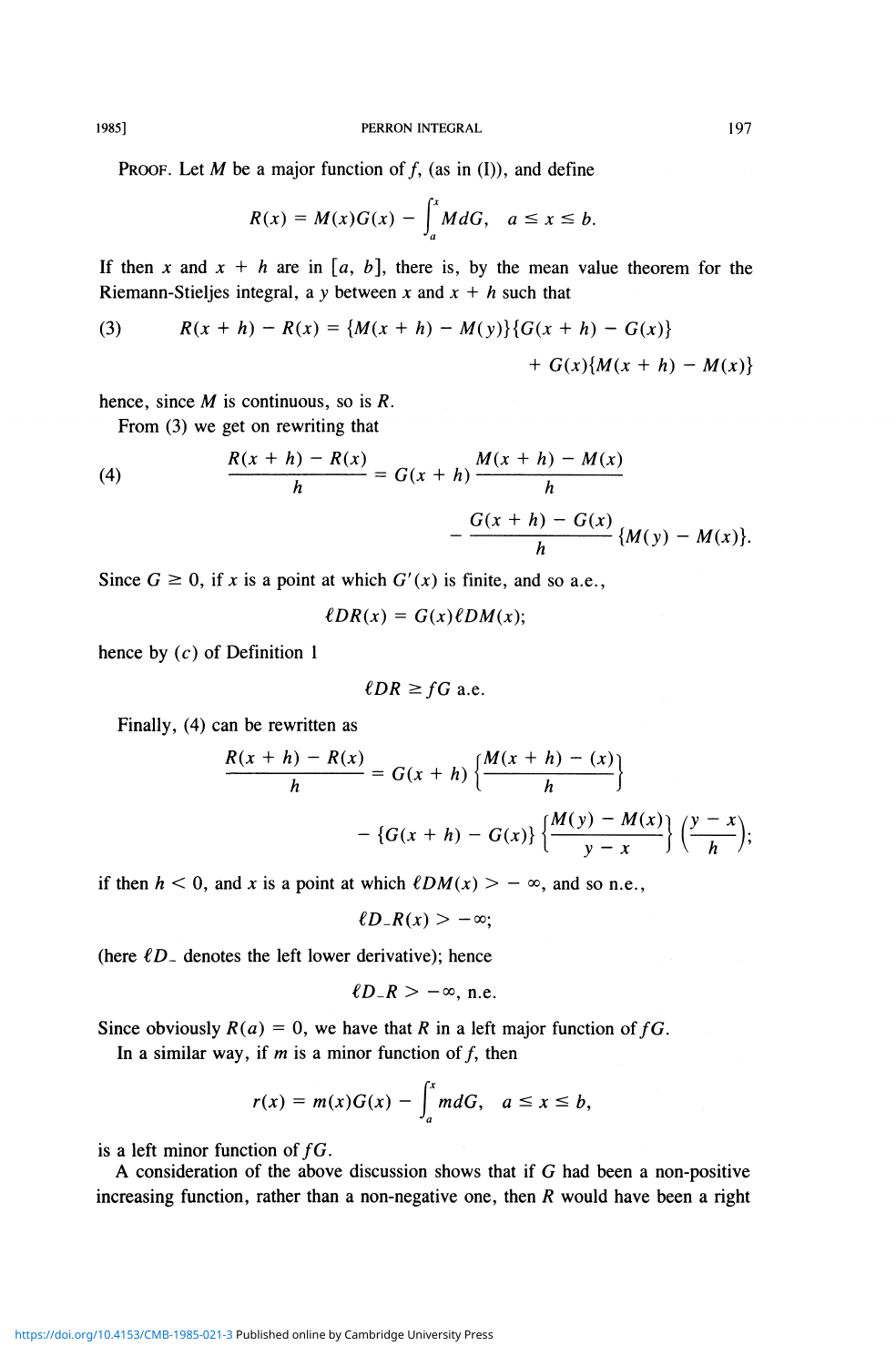minor function of fG; similarly r would have been a right major function. If then  $\gamma$  = sup  $G(x)$ ,  $G^*(x) = G(x) - \gamma$  and  $a \leq r \leq b$ 

$$
R^*(x) = M(x)G^*(x) - \int_a^x M dG
$$

we have that  $R^*$  is a right minor function of  $fG^*$ , and so

$$
s(x) = \gamma m(x) + R^*(x)
$$

is a right minor function of  $fG$ : similarly

$$
S(x) = \gamma M(x) + r^*(x),
$$

where

$$
r^*(x) = mG^*(x) - \int_a^x mdG, \quad a \leq x \leq b,
$$

is a right major function of  $fG$ .

If then  $\epsilon > 0$  and M, m are chosen so that  $M(b) - m(b) < \epsilon$ , as is possible by Lemma 2(c), then the tetrad  $R, S, r, s$  can be taken as the  $\mu_i$ ,  $1 \le i \le 4$ , of Lemma 3, and so  $fG \in P(a, b)$ ; further, by Lemma 3,  $P - \int_a^b f = \inf R(b)$ , the inf being over all *R* defined above; this gives (2) and completes the proof of Lemma 5.

5. In [3] an integration by parts theorem for the Burkill approximately continuous integral, the  $P_{ap}^*$ -integral, was promised; this result has been recently proved by Chakrabarti and Mukhopadhyay [4].

THEOREM 6. Let  $f \in P_{ap}^{*}(a, b)$ ,  $F = P_{ap}^{*} - \int f$ , g of bounded variation,  $G = \int g$ ; if *then*  $F \in P(a, b)$  *it follows that*  $f G \in P_{ap}^*$  *and* 

(5) 
$$
P_{ap}^* \int_a^b f G = F(b)G(b) - F(a)G(a) - P - \int_a^b F g.
$$

For this result the difficulties that occur in trying to prove Theorem 4 do not occur; in particular a proof along the lines given above requires no appeal to Lemma 3. This is because  $G' = g$  n.e. and so the analogously defined R, see the proof of Lemma 5 above, is a  $P_{ap}^{*}$ -major function, not, as in Lemma 5 merely a left major function. The proof following the lines of that of Theorem 4, but now much simpler, is different to that given in [4]. A further proof can be given using the descriptive definition of the  $P_{ap}^{*}$ -integral (see [2]). The right-hand side of (5) is, as a function of *b*,  $[ACG_{ap}^{*}]$ ; its a.e. existing approximate derivative is the integrand on the left-hand side of (5).

The condition  $F \in P(a, b)$  ensures the existence of the right-hand side of (5), by Theorem 4; and the need for such a hypothesis is demonstrated in [4].

6. Professor K. Garg has brought to my attention that the above proof of Theorem 4 will provide an integration by parts theorem for two generalisations of the P-integral given by Ionescu-Tulcea [6], and Ridder [10]. If in Definition 1 right lower